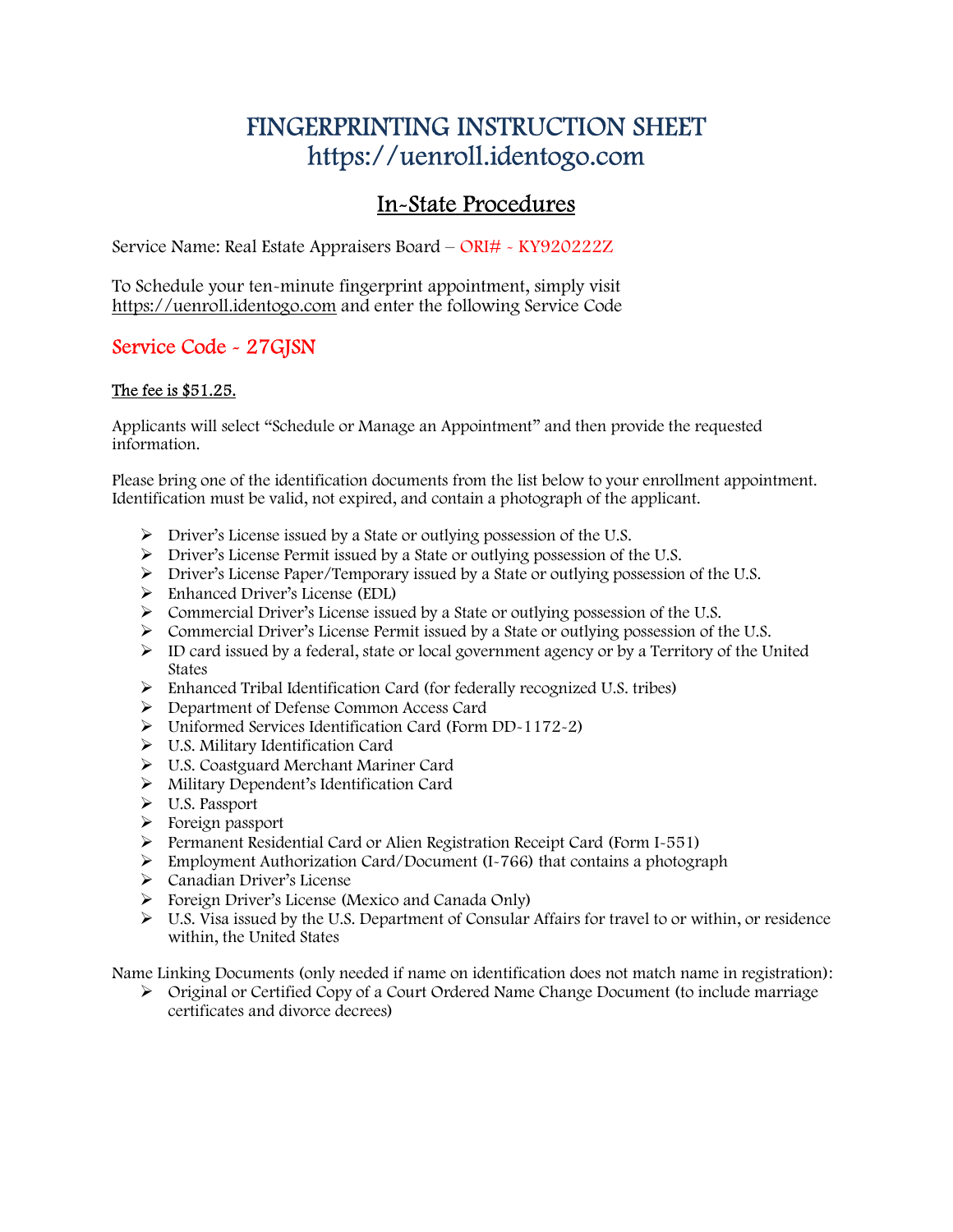## Kentucky Non-Residential Processing Instructions for Card Scan and Out of State Livescan Procedures

### Service Code - 27GJSN

Service Name: Real Estate Appraisers Board – ORI# - KY920222Z

As an out-of-state applicant, you are given the opportunity to have your fingerprints recorded onto fingerprint cards. Your fingerprint cards can be recorded by a local police department, another local law enforcement agency, or by a state police department. Please note the following instructions for using fingerprint cards:

Cardscan processing In order to complete the process, applicants must complete the following steps.

- 1. Obtain fingerprints on FBI (FD-258) fingerprint card and complete the personal information fields on fingerprint card.
- 2. Applicants submitting fingerprint cards are required to pre-enroll and pre-pay by credit card with IDEMIA at https://uenroll.identogo.com. Applicants without web access may call IDEMIA's toll-free number, 1-877-503-5981.
- 3. To pre-enroll select "Submit a Fingerprint Card by Mail" and then provide the requested information. A pre-enrollment confirmation page will be provided once registration is complete. Print and sign the completed pre-enrollment confirmation page which includes the barcode printed on the top of the page. Mail the signed pre-enrollment confirmation page and completed fingerprint card to:

IndentoGo, Cardscan Department 6840 Carothers Pkwy, Suite 650 Franklin, TN 37067

#### However, if at all possible you are urged to use the Live-Scan Fingerprinting Service provided by IDEMIA.

#### Out-Of-State Livescan Processing

- 1. Pre-enroll for Livescan Processing at https://uenroll.identogo.com/, selecting the option to locate the nearest Out-Of-State location for Livescan Fingerprinting Services.
- 2. Identify the closest location you would like to get printed at via the zip-code lookup. If no location is available within 100 miles or you do not wish to visit the identified location, there is an option to switch to Cardscan Processing.
- 3. Select an appointment date and time and complete the pre-enrollment steps.
- 4. Complete the enrollment at the selected location.

### FINGERPRINT USE AND CHALLENGE INFORMATION

The Kentucky Real Estate Appraisers Board has the legal authority, KRS 324A.152, to require a criminal background investigation of an applicant for licensure by requiring fingerprinting of the applicant.

In accordance with FBI policy, please read the following information regarding the use and dissemination/restriction of the fingerprint report obtained from the FBI: